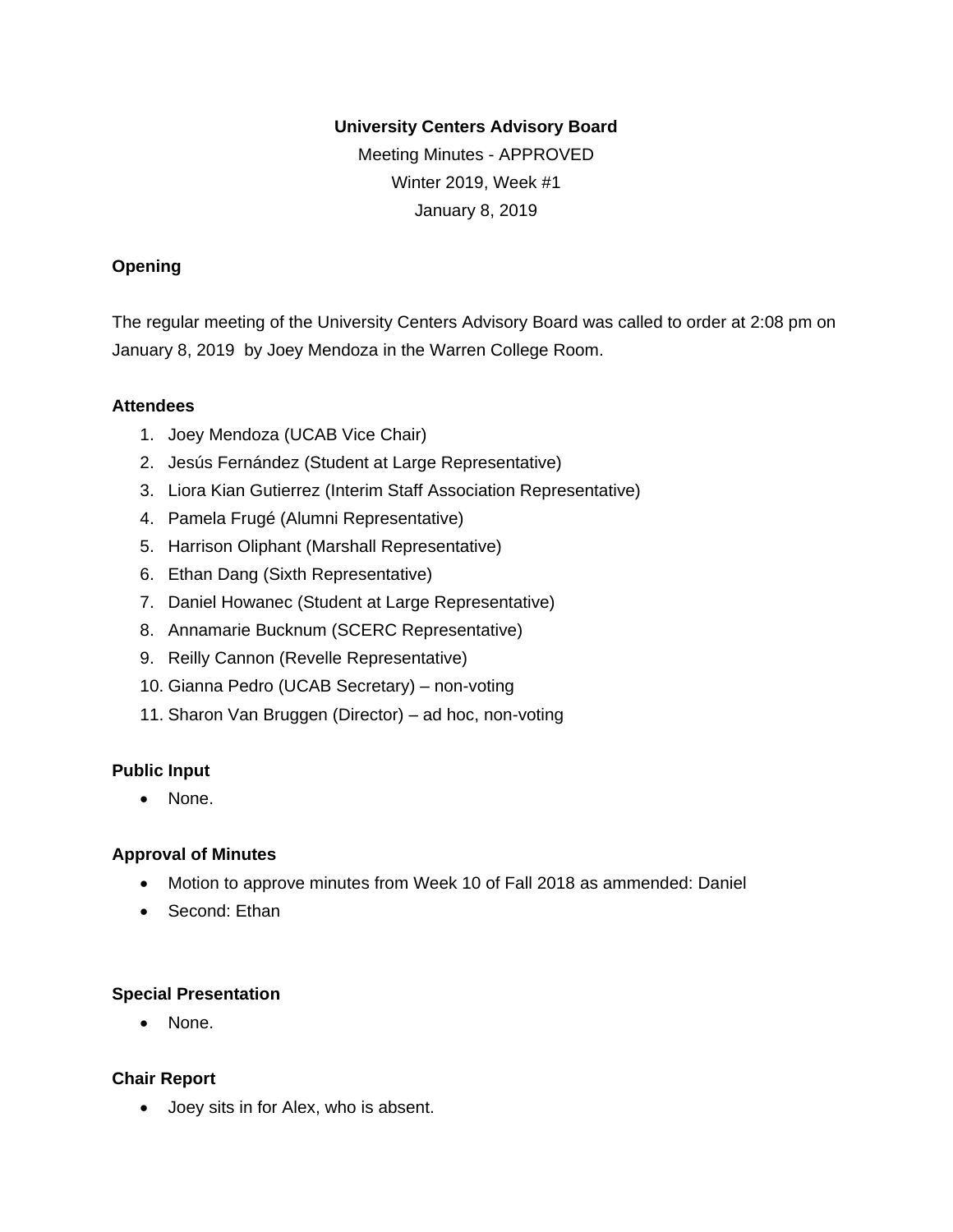- Space Needs Retreat
	- o This retreat as been talked about before by Sharon. There is confidential information that will be shared. In this retreat, you can help decide where the money goes. It would very important for people to go as a lot of people did not attend last time.
	- $\circ$  There are two possible dates that we can have this retreat: Thursday, January 17 of Week 2 and Thursday, January 24 of Week 3. Time for both dates is 2-4 pm.
	- o Staw Poll on which date
		- **■** January 17th: 6 votes
		- **U** January 24th: 9 votes
	- o Therefore, Thursday, January 24 is the best time.
	- $\circ$  The room will be confirmed now we that have a date.

#### **Vice Chair Report**

- Next week, the Space Allocation Committee will be called into order.
	- $\circ$  They have been thinking of different solutions espcially keeping in mind that there will more students in the future.
	- o The committee will do active things such as field trips to other schools.
	- o They will also do planning for next year.

#### **Director Report**

- Projects worked on during the winter break:
	- o More bike racks by ATMs.
	- o Yellow tunnel flooring has been replaced.
	- $\circ$  Removal of Space 1430 Patio. This area will support Dirty Birds and the general campus.
	- $\circ$  Gameroom Flooring (also painting and tables) has been repaired. This project is still in progress. We are working on keeping the cost down. The tables have also been redone.
	- o Refinishing of the West Ballroom floor.
	- o When UCAB recommends renewal of a restaurant, they are often required to make improvements and refresh their space as a condition of renewal. Several vendors completed their projects over the break.
	- $\circ$  Santorini front facade and counter has been renovated. They upgraded the steam table to a convection table.
	- o Burger King facade and counter has been renovated.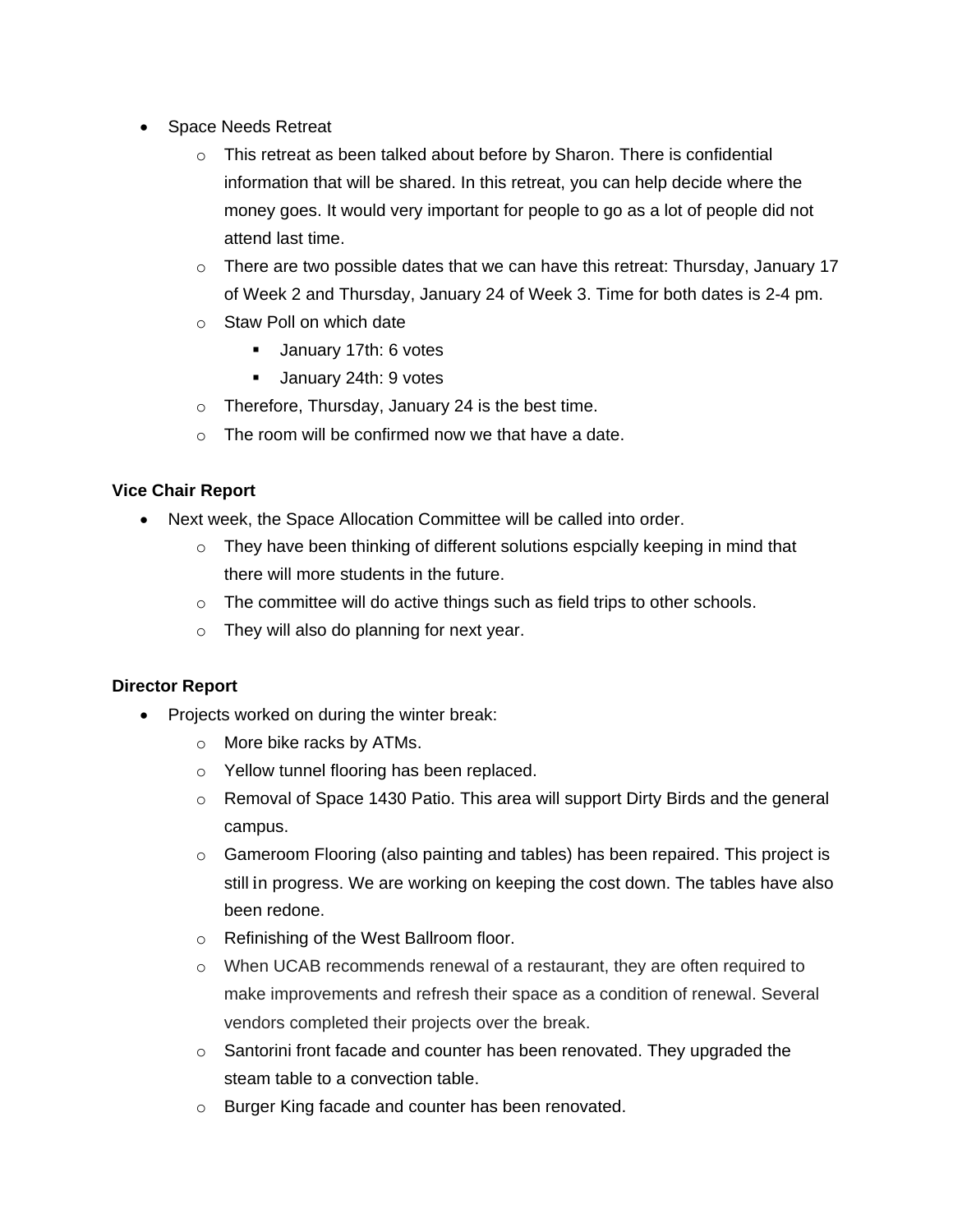- o Additional dining seats in Price Center East, Level 2
- Other projects
	- o Foot washing stations in Price Center West, Level 3
		- Stations in the men's restroom were completed at the end of last quarter
		- Stations in the women's restroom will be completed by January 18
	- o Study Carrels have been added in:
		- o Price Center East, Level 2 near the Communidad
		- o Price Center theater lobby
		- o Near the Commuter Lounge
	- o Zanzibar completed their kitchen updates, sink, steam table, etc.
- Preventive Mainteance was also done such as checking the chilled water and testing of fire alarms.
- Comment from Joey: I saw the Santorini renovation, added spaces and the yellow tunnel. What Santorini did shows that they responded well to their feedback. They evaluated what they can do with what they have without any drastic change. The new seating is great.
- Sharon: I would also like to plug the retreat and encourage everyone to attend. There is a lot of information to be shared and discussions for planning. We are also looking to get a third party to facilitate the decision making process.
- Events coming up: Commuter Appreciation Week, *Venom* moving showing.
- University Centers coupon books have been given out.

#### **New Business**

Triton XR Tech Fee Subsidy

- Triton XR is a Virtual Reality (VR) club. They will have an event wherein VR booths will be set up and students can play VR games
- The event will take place on January 25 (Week 3).
- This is a walk in,walk out event.
- They have applied for AS funding but forgot some requirements so they applied for UCAB funding.
- Questions from the board:
	- o Daniel: What time will the event take place?
		- **Triton XR Representative: 5-8 pm**
	- o Pamela: How many people do you expect to come?
		- **•** Triton XR Representative: Since the event takes place in the forum, there is a lot of space. We expect 50-100 people, just as before.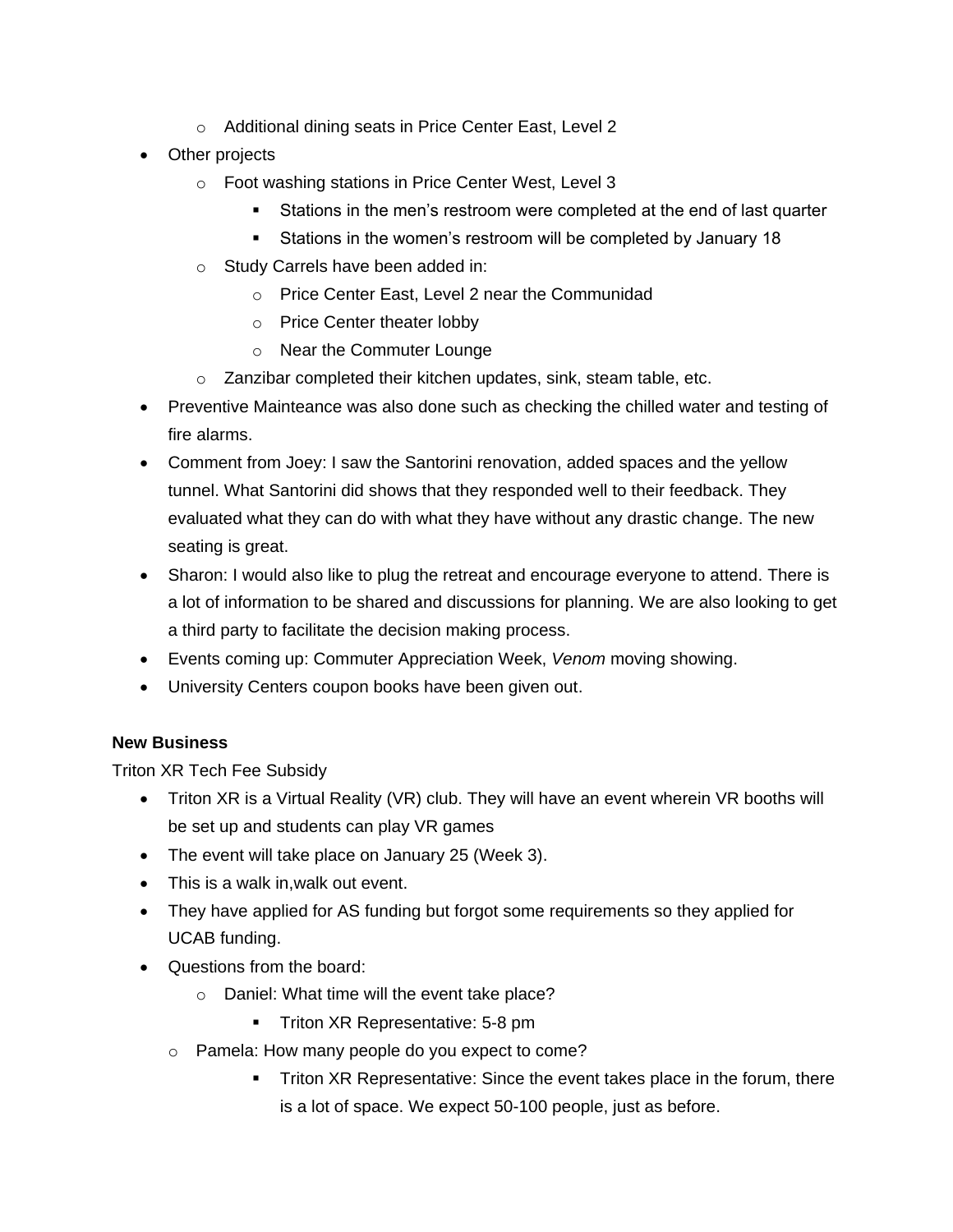- o Pamela: Will you be including alumni?
	- **Triton XR Representative: No.**
- o Sharon: What is your tech fee quote?
	- **Triton XR Representative: \$200**
- o Pamela: Is this event educational?
	- **Triton XR Representative: Yes. The event presents VR and not a lot of** people have access to VR. People will be there to answer any questions.
- o Annamarie: Is the event free?
	- **Triton XR Representative: Yes.**
- $\circ$  Joey: Where will the event take place? And is it open to all UCSD students?
	- **Triton XR Representative: It will be in the Forum at PC East. Yes, it is** open to all UCSD students
- o Joey: Will there be fundrasing at event?
	- **Triton XR Representative: No. There will be food covered by AS funding.**
- o Joey: Does this event connect with the San Diego community?
	- Triton XR Representative: Yes. It connects with students and projects for the students.

Streamline Media Production Company Tech Fee Subsidy

- The Streamline Media Production Company will host a Chinese play in the PC East Ballroom on January 27, 2019 from 7:30-9:00 pm.
- The event is free and is open to all UCSD students. They expect an attendance of around 150 people.
- This event is in collaboration with Fushen Chinese Drama Troupe, which is a Graduate Student Organization
- They have missed AS funding deadline. They applied for GSA funding which is still pending.
- They are requesting \$375, to cover the cost of AV/Tech.
- Questions from the board:
	- o Sharon: Are you a registed student organization?
		- **EXEC** Streamline Media Representative: Yes.
	- o Ethan: How does this event relate to San Diego community?
		- Streamline Media Representative: The play is fully in Chinese. It well connected to Chinese culture, especially during the1900s. This would educate the audience about Chinese culture. It is for those interested in Chinese culture and drama.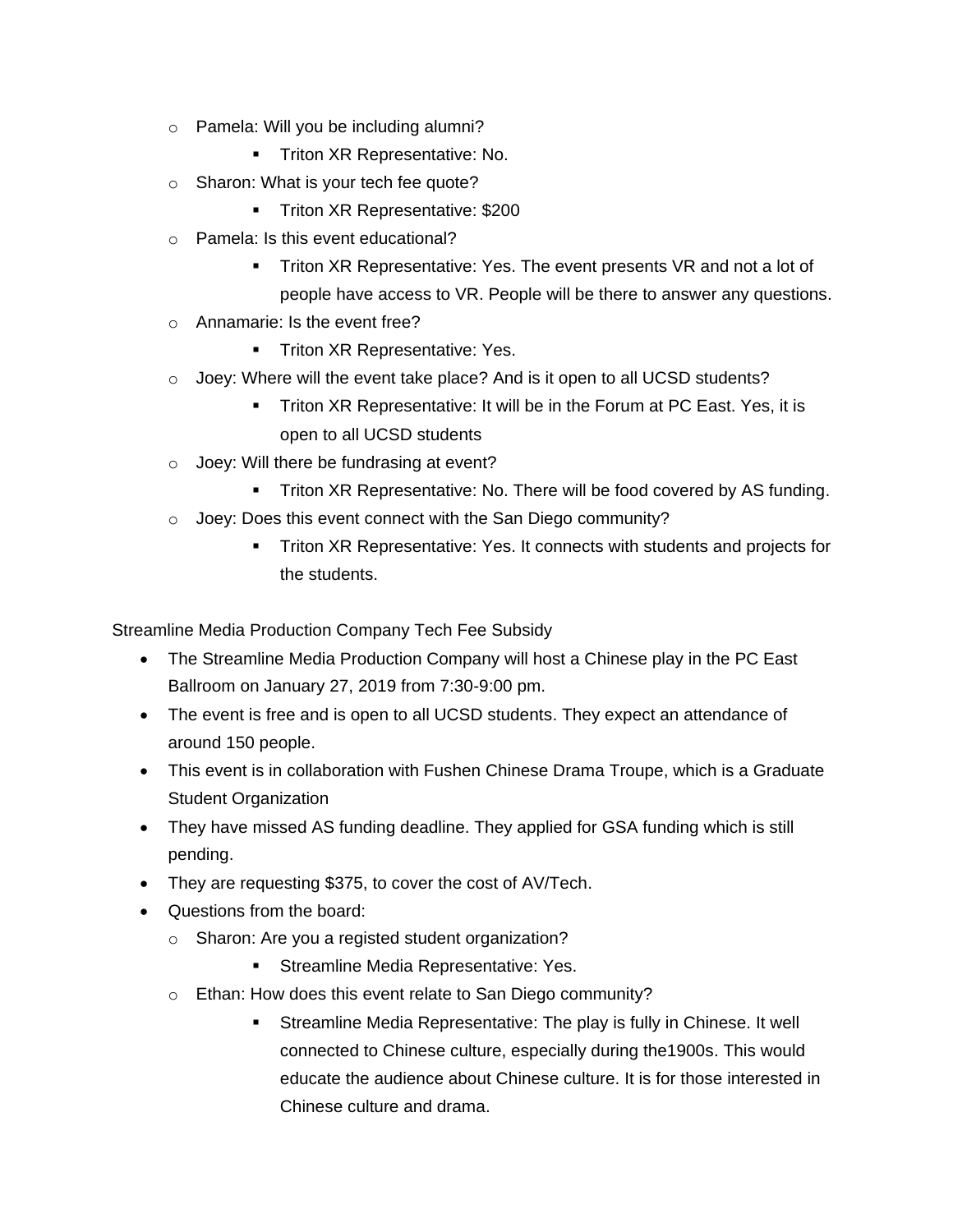- o Pamela: Have you done outreach to alumni?
	- **EXEC** Streamline Media Representative: No.
- o Pamela: Is the event free?
	- **EXEC** Streamline Media Representative: Yes.
- $\circ$  Jesús: In the application, you indicated that the event encourages alumni engagement but you said you have not done any outreach to alumni. Can you please clarify?
	- **EXECTE AT Streamline Media Representative: We encourage alumni to be part of the** audience but the participants are not alumni. We have not done direct outreach to alumni.
- $\circ$  Liora: You can advertise through alumni office. Find them 3rd floor of PC East.
	- **EXTERMING Media Representative: I will look into that**

#### Voting on Tech Fee Subsidies

- Triton XR
	- o The event meets 6 of the 8 criteria.
	- o UCAB can allocate \$1.50 per student, which totals to \$150.
	- o Motion to approve \$150 for Triton XR with the stipulation that Joey receives the required documentation: Jesús.
	- o Second: Reilly
- Streamline Media Production Company
	- o The event meets meets 6 of the 8 criteria
	- o UCAB can allocate \$1.50 per student, which totals to \$225.
	- o Motion to approve \$225 with the stipulation that Joey receives the required documentation: Daniel
	- o Second: Ethan

## **Old Business**

PC Patio

• No updates.

#### **Member Reports**

• None.

#### **Open Forum**